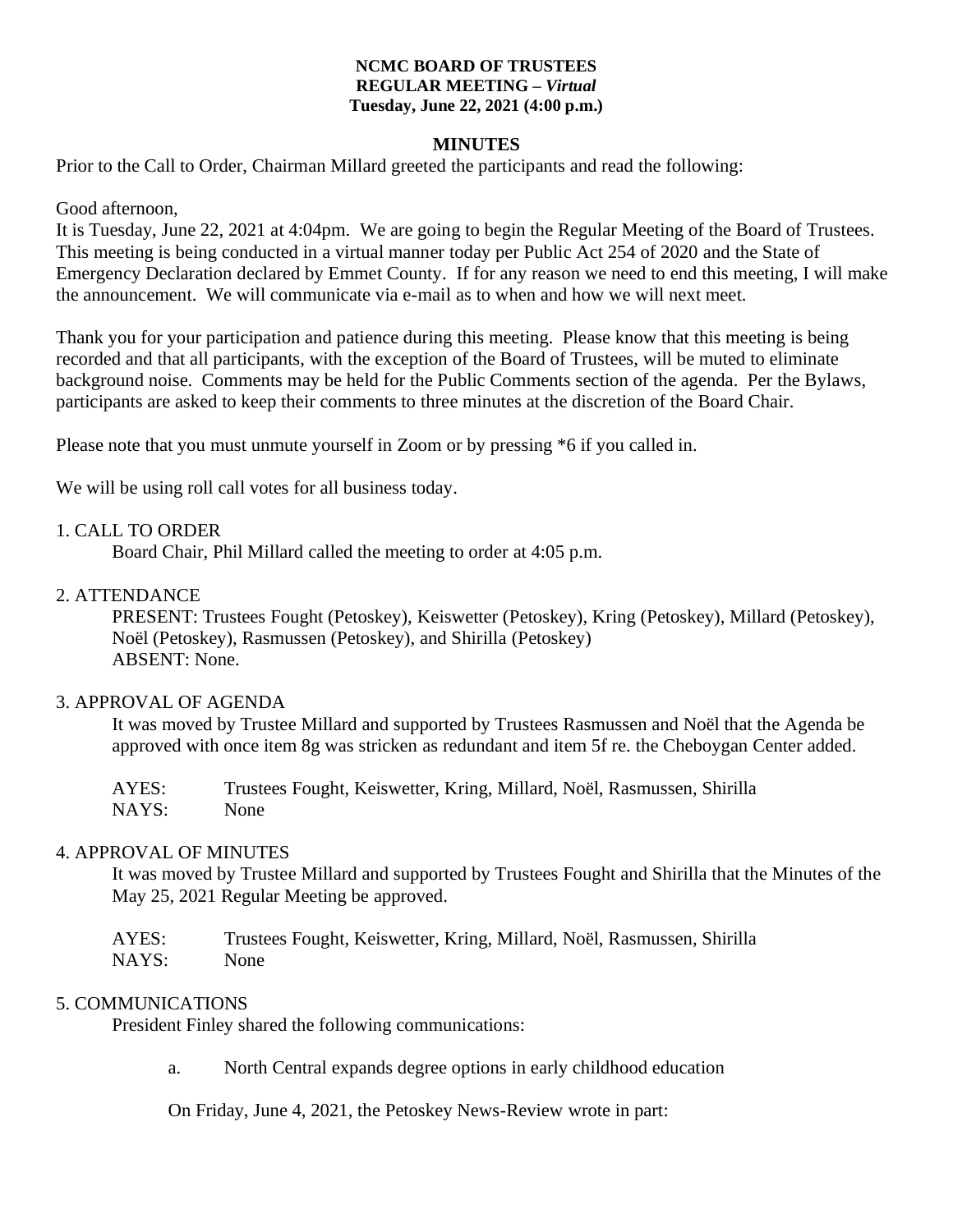*North Central Michigan College has announced that it will offer an Associate of Applied Science in Early Childhood Education to prepare graduates for careers educating and caring for young children in a variety of settings.*

*Beginning in fall 2021, the Associate of Applied Science (AAS) in Early Childhood Education will run in tandem with an Associate of Arts (AA) in Early Childhood Education, giving students the option of immediate entry into the workforce or transfer for completion of a bachelor's degree.*

*…*

Full article can be found here:

[https://www.petoskeynews.com/story/news/education/2021/06/04/north-central-expands-degree](https://www.petoskeynews.com/story/news/education/2021/06/04/north-central-expands-degree-options-early-childhood-education/7541369002/)[options-early-childhood-education/7541369002/](https://www.petoskeynews.com/story/news/education/2021/06/04/north-central-expands-degree-options-early-childhood-education/7541369002/)

b. North Central expands EMS Programs to Gaylord and Alpena

On Monday, May 24, 2021 the Petoskey News-Review wrote:

*North Central Michigan College has expanded its emergency medical services programs to include regional delivery at locations in both Gaylord and Alpena.*

*College officials said the expansion is well-timed to help address a critical shortage of EMS workers. There are more than 500 job openings for EMS professionals statewide right now, according to the Michigan Department of Health and Human Services.*

*…*

*Jim Cousino dean of Career & Technical Education, noted the opportunity for students to "stack" their credentials and advance their career in an in-demand field.* 

*Cousino added that many employers are offering significant sign-on bonuses and incentives for qualified emergency care providers to help address the statewide shortage of EMS professionals.*

Full article can be found here:

[https://www.petoskeynews.com/story/news/education/2021/05/24/north-central-michigan](https://www.petoskeynews.com/story/news/education/2021/05/24/north-central-michigan-college-expands-ems-programs-gaylord-alpena/5240512001/)[college-expands-ems-programs-gaylord-alpena/5240512001/](https://www.petoskeynews.com/story/news/education/2021/05/24/north-central-michigan-college-expands-ems-programs-gaylord-alpena/5240512001/)

Related articles can be found below: Interlochen Public Radio [https://www.interlochenpublicradio.org/news/2021-06-08/ems-education-program-expands-to](https://www.interlochenpublicradio.org/news/2021-06-08/ems-education-program-expands-to-gaylord-and-alpena)[gaylord-and-alpena](https://www.interlochenpublicradio.org/news/2021-06-08/ems-education-program-expands-to-gaylord-and-alpena)

9&10 News

<https://www.9and10news.com/2021/05/24/ncmc-expands-ems-programs-to-gaylord-alpena/>

Up North Live

[https://www.upnorthlive.com/news/local/north-central-michigan-college-expands-ems](https://www.upnorthlive.com/news/local/north-central-michigan-college-expands-ems-programs-to-gaylord-alpena)[programs-to-gaylord-alpena](https://www.upnorthlive.com/news/local/north-central-michigan-college-expands-ems-programs-to-gaylord-alpena)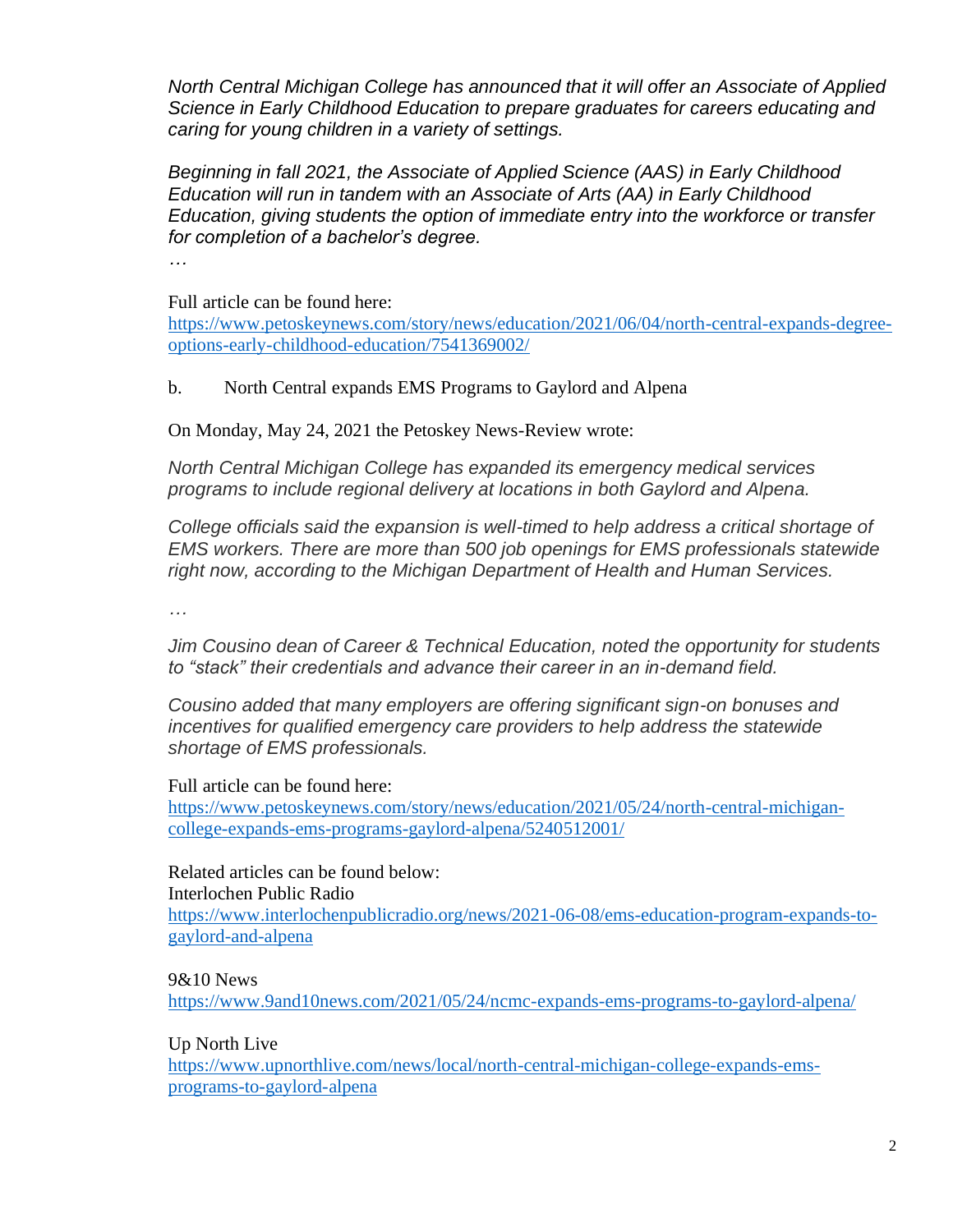c. East Jordan senior picked to represent N. Michigan in Congressional Art Contest

Sunday, May 23, 2021 Andrew Rosenthal from the Traverse City Record Eagle wrote:

*When she was younger, Madelyn Reece would study the koi fish at the zoo for hours.*

*Reece recently created a painting with two koi fish using watercolor pencil in two days — a work of art that will now be seen by politicians and congressional staff on their way to work.*

*Reece's painting "Night and Day" won Best In Show for Michigan's first congressional district which includes most of the northwest Lower Peninsula and the entire Upper Peninsula. Rep. Jack Bergman announced the winners May 19.*

*…*

*"Night and Day" will be framed, matted and put on display in the Cannon Tunnel, which connects the Cannon House Office Building to the Capitol. That's the hallway congressmen and women walk through daily to reach the House floor.*

*Reece plans to attend North Central Michigan College in Petoskey and pursue a major in either equestrian studies or zoology.*

d. Boyne City names 2021 honor students

On Tuesday, June 8, 2021, Jillian Fellows from the Petoskey News-Review wrote:

*Boyne City High School has named 11 students to its 2021 Honor Student list.*

*Students on the list have earned a grade point average of 4.0 or higher. The school's commencement ceremony was on Sunday, June 6.* 

Three of these 11 will be attending North Central Michigan College. They are as follows:

Sara Snyder, Haley Pankrantz, and Katelyn Shepherd.

Congratulations to these 2021 Boyne City High School graduates. We look forward to seeing you at North Central in the Fall.

Full article can be found here:

[https://www.petoskeynews.com/story/news/education/2021/06/08/boyne-city-high-school](https://www.petoskeynews.com/story/news/education/2021/06/08/boyne-city-high-school-names-2021-honor-students/7599376002/)[names-2021-honor-students/7599376002/](https://www.petoskeynews.com/story/news/education/2021/06/08/boyne-city-high-school-names-2021-honor-students/7599376002/)

e. Low staffing hits firehalls with local college stepping up

On Thursday, June 10, 2021, Marc Schollett from Up North Live wrote about low staffing at Northern Michigan Firehalls.

This item was wrapped into the agenda topic 5B. discussion.

Full article can be found here: <https://upnorthlive.com/news/local/low-staffing-hits-firehalls-with-local-college-stepping-up>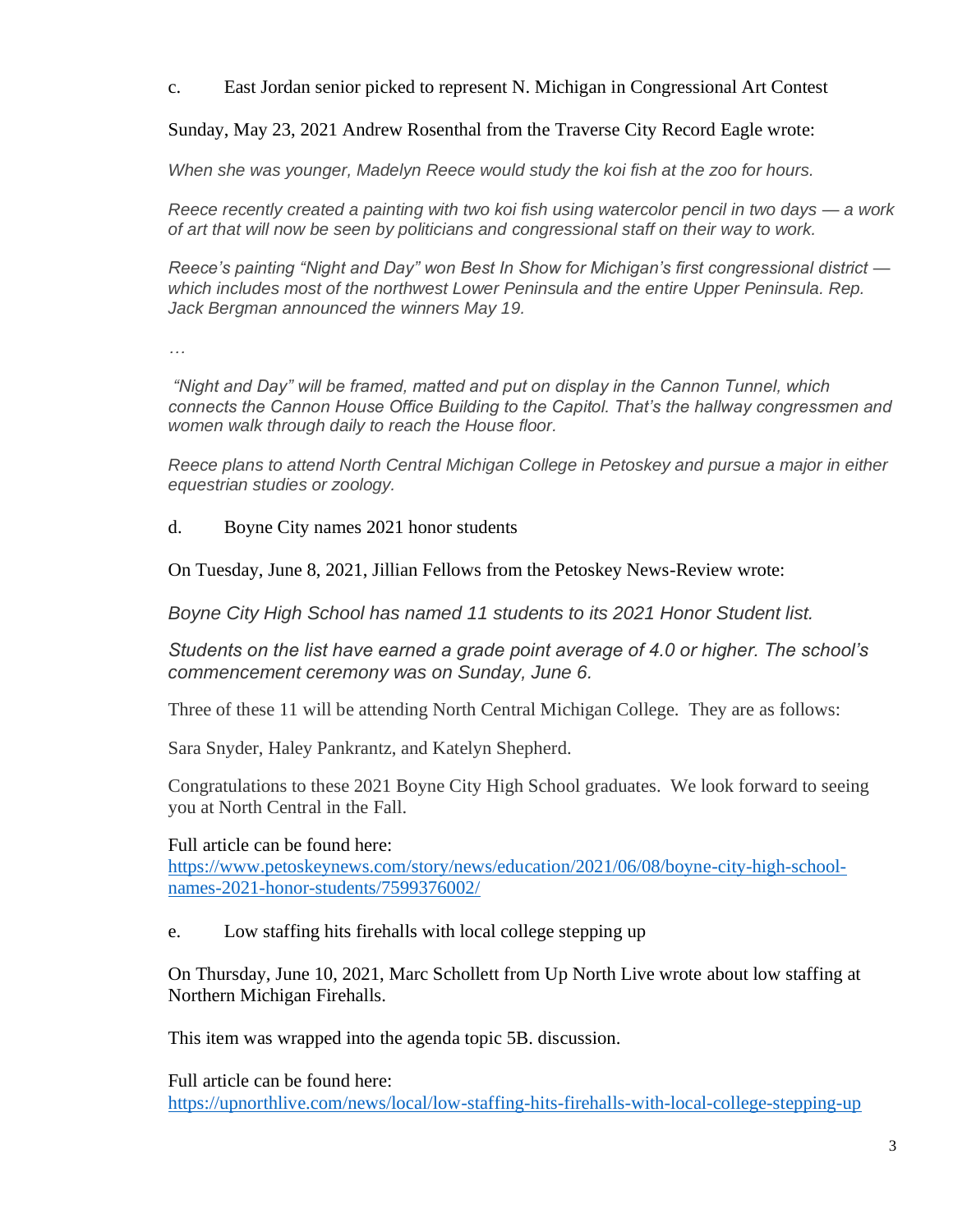f. North Central reestablishes presence in Cheboygan

North Central announced that it will relocate its Cheboygan County operations to Cheboygan Area High School (CAHS) effective August 1, a move that will provide CAHS students with direct access to North Central courses and college advising.

The move will be a homecoming of sorts, as the college offered classes out of CAHS from the early 1970s until it opened the Straits Area Education Center on Division Street in late 2012.

North Central President David Roland Finley said the college's return to CAHS makes sense through both an instructional and a facilities lens.

"The partnership between North Central and Cheboygan Area Schools will make CAHS the hub for secondary and collegiate education in Cheboygan County," Finley said. "There are also innumerable benefits to giving prospective students a direct connection to college advising and support services while they're still in high school."

CAHS Principal Nancy Spray described the move as a win-win for the high school and the college. "All of us at Cheboygan Area High School are excited to have North Central onsite once again, and we look forward to the opportunities it will provide for our students," she said.

Michele Andrews, North Central's dean of business and adjunct faculty, will have an office located in the counseling suite. Five classrooms, including a science lab, have been designated for North Central's classes in the evenings.

"The college's move back to CAHS will enhance our ability to provide onsite advising and support services to both our incoming and current students," Andrews said. "The partnership opportunities presented by this move will be a benefit to the entire Cheboygan community."

Academic Advisor Kim Dickinson will begin meeting with students in the new space beginning August 1. She will meet with students via phone or Zoom until then.

A ribbon-cutting marking the opening of the new Cheboygan Center, located at 801 West Lincoln Avenue, is scheduled for Wednesday, August 4, at 10 a.m.

North Central will offer more than 20 classes in Cheboygan when the Fall 2021 semester begins on September 7.

#### 6. SCHEDULED PUBLIC COMMENT None.

# 7. FINANCIAL REPORT

Dr. Tom Zeidel, Vice President for Finance & Facilities was asked by Trustee Fought to provide a financial report for May 2021. Tom certified that the financials as of May 2021 are within the adopted tentative budget for 2020-21.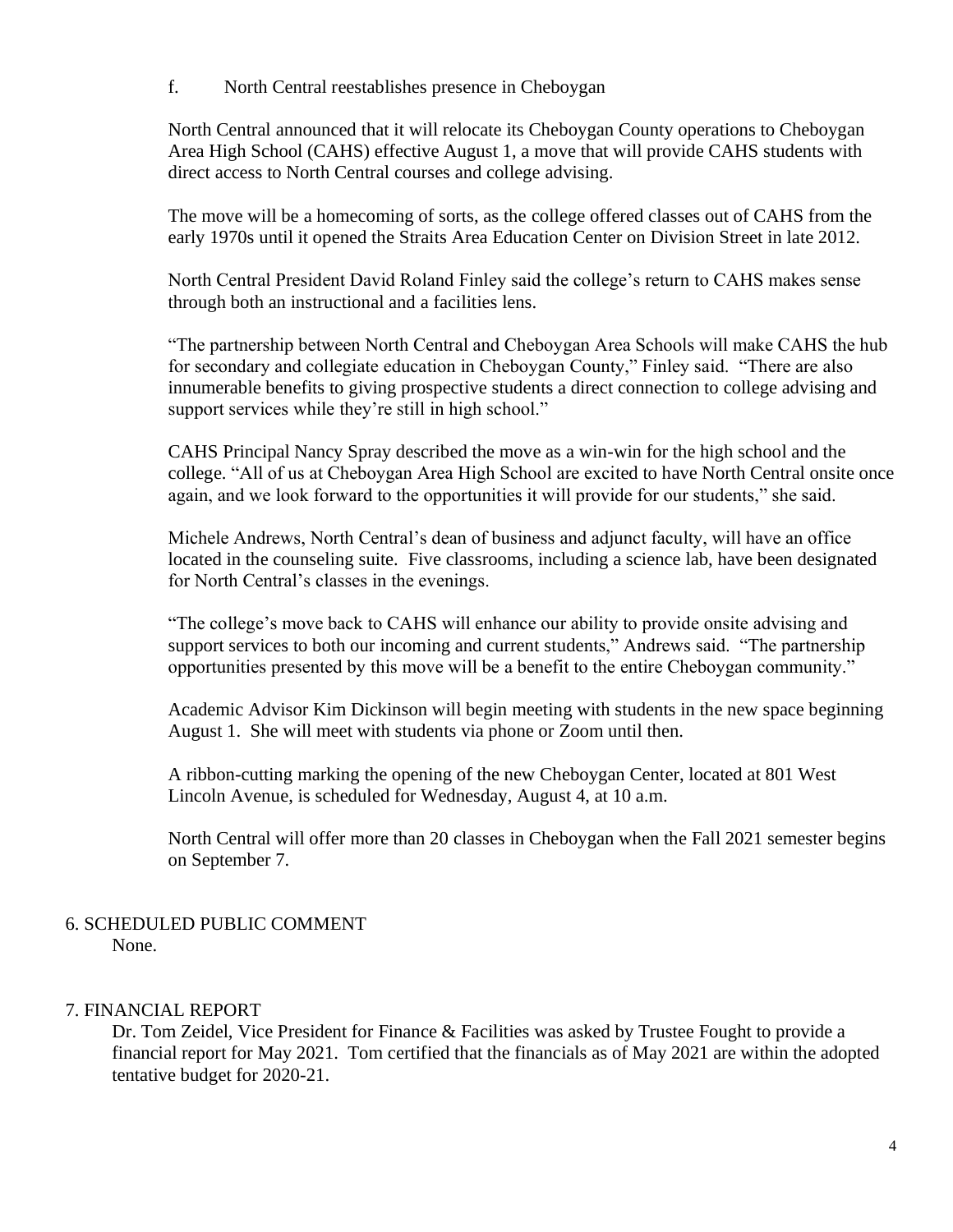It was moved by Trustee Fought and supported by Trustee Shirilla that the financial report and statement of bills be accepted as submitted.

AYES: Trustees Fought, Keiswetter, Kring, Millard, Noël, Rasmussen, Shirilla NAYS: None

## 8. PRESIDENTS REPORTS

President Finley provided updates on the following items:

a. Farewell Jean Beckley

I regret to inform all of you that former NCMC trustee Jean Beckley passed away on June 9, 2021. Jean served an amazing 35 years in this role! Jean was the longest standing trustee the College has ever had, and we are forever grateful for her commitment to the College. Jean truly left her mark on this world and will be missed by so many.

b. Congratulations Dr. Scott LaDeur!

On Monday, June 14, 2021, Dean of Liberal Arts, Sara Glasgow shared the following exciting news:

Please join me in congratulating Dr. Scott LaDeur, who just published a piece in the new book, *Congress and U.S. Foreign Policy*, edited by Ralph G. Carter and James M. Scott and published by Rowman. The chapter is titled, "Shifting Constellations of Congressional Foreign Policy During the Trump Era," and was co-authored with Dr. Patrick Homan of Dominican University. Way to go, Scott and Patrick!

c. Campus Master Plan Open House

On Wednesday, June 9, 2021 from 5-7:00 p.m. the College held a Campus Master Plan open house in the AD/CL Lobby. Neighbors within 1,320 feet of the College were invited a week in advance. Roughly eight community members participated. Paul LeBlanc from PLB Planning presented information about the proposed College Zoning District.

d. Aspire Magazine

I'm excited to share that 36,272 copies of Aspire that were mailed out during the first week in June.

- Emmet  $18,349$
- Charlevoix  $-13,469$
- Targeted mailings to homes with children ages 16-19 in Otsego and Cheboygan 999
- Additional alumni names from foundation database 3,455

These bi-annual publications continue to be a popular and effective means of communicating the good work of the college through stories that are meaningful to the community at large. The solicitation envelopes more than pay for themselves through increased numbers of first-time and returning alumni donors supporting the college after receiving their Aspire publication.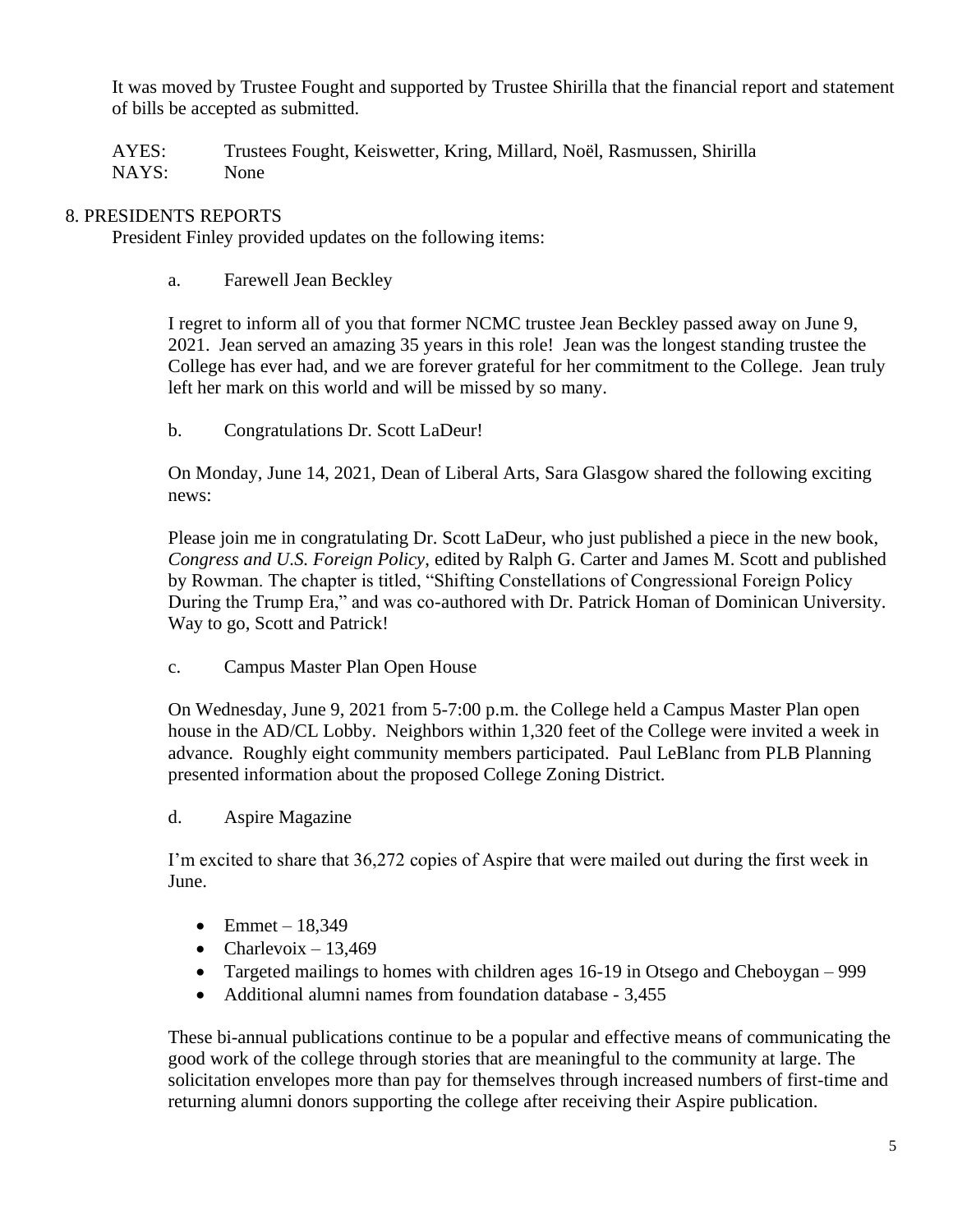The Aspire Magazine is a way for us to showcase what is new, share a sense of pride, and build awareness.

e. BTT Friends and Family Sneak Peek – August 11, 2021

On Wednesday, August 11, 2021, Friends and Family of the College will gather from 3:30- 4:30p.m. for a 'Sneak Peek' of the exciting renovation and addition to the Building formerly known as the AD/CL.

f. NCMC Releases Winter 2021 Scholars List, Issues Call for Scholarship Applications

We are excited to share that North Central Michigan College's Winter 2021 Scholars List includes 389 students who have achieved top academic honors.

Forty-six students notched highest academic honors and were named to the [President's List](https://www.ncmich.edu/scholars#presidents) for earning a 4.0 grade point average in at least 12 credit hours (full-time status). An additional 117 full-time students earned a GPA of 3.5—3.999 and were named to the [Dean's List,](https://www.ncmich.edu/scholars#deanslist) and 226 students earned a place on the [Scholar's List](https://www.ncmich.edu/about-us/facts-resources/scholars-list.html#scholarslist) with a 3.5 or higher GPA for 6–12 credit hours.

The complete list of students who earned academic honors is available at nemich.edu/scholars.

Additionally, North Central has issued a call for Cycle 2 scholarship applications for funds to be awarded during the Fall 2021 and Winter 2022 semesters.

Cycle 2 scholarship applications will be accepted through August 14. Both full- and part-time students are encouraged to apply. The application is available at nomich.edu/scholarships.

More than \$38,000 was awarded in Cycle 1 scholarship dollars.

NCMC Foundation Executive Director Chelsea Platte notes that the college's robust scholarship program helps ensure that students graduate with minimal debt. "Behind every scholarship is a generous donor who recognizes the importance of unlocking individual potential by investing in a student's future," Platte said.

g. 2021-22 Budget Adjustments

Item 8g was stricken from the agenda as it was covered in another section.

h. Economic Impact of North Central Michigan College for 2018-19 (Presentation)

President Finley thanked Carol Laenen Vice President of Marketing and Mike Kurdziel Director of Institutional Research and Assessment, for their efforts related to the Economic Impact Study. Mike was invited to share an overview presentation.

A few key takeaways from his presentation were as follows:

- The College has a very positive economic impact here in the region.
- "1 out of 49 jobs are related to North Central's role in the region."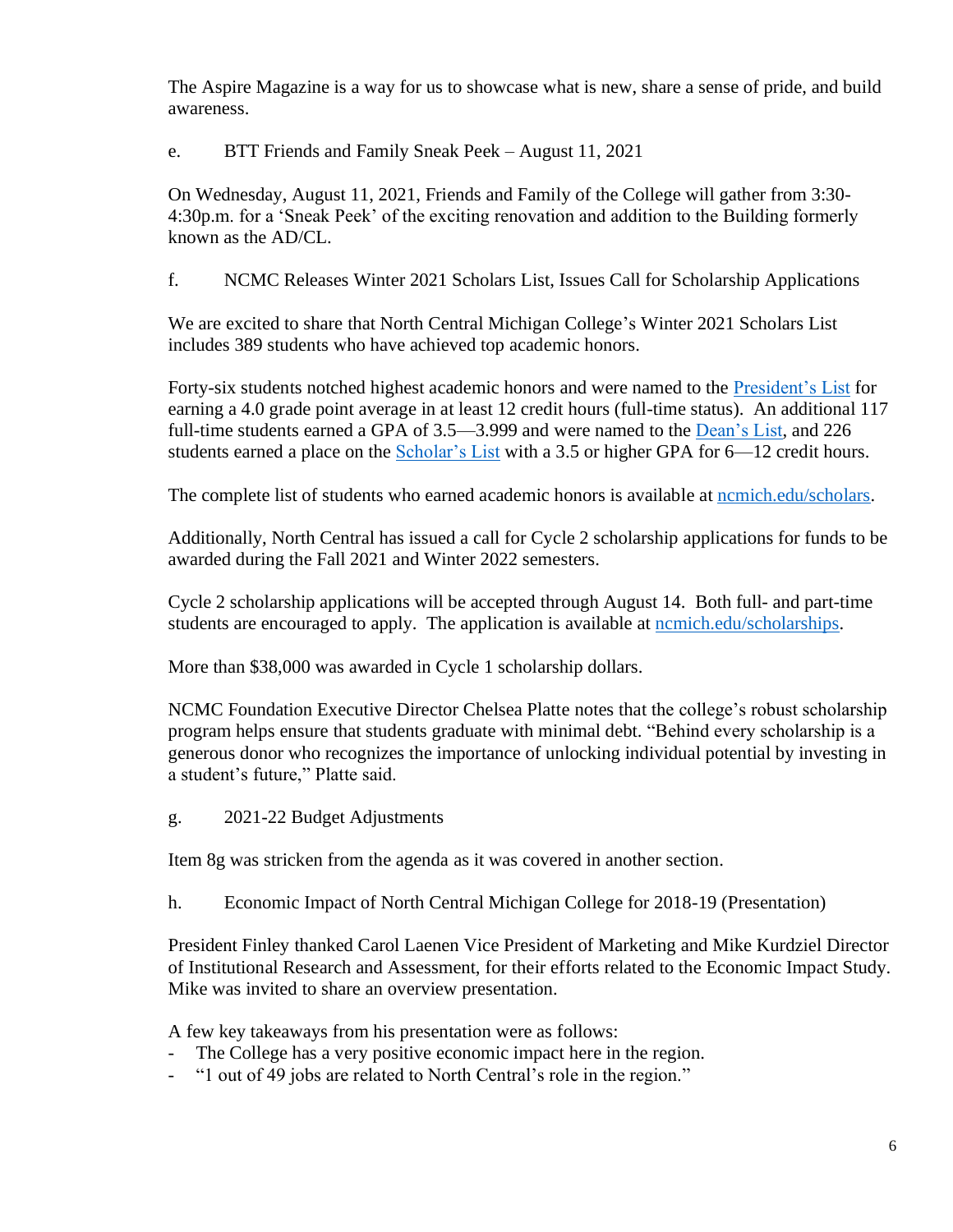The full presentation can be viewed here: <https://www.ncmich.edu/userfiles/filemanager/wwpubsz1lcuwpt02dd4u/>

Trustee Millard commented on the hard work that Jean Beckley contributed to the college. He also thanked all who had a part in the items shared during the Presidents Reports and thanked everyone for their efforts.

# 9. COMMITTEE REPORTS

a. Finance and Facilities Committee

The Finance & Facilities Committee met on Tuesday, June 15, 2021 to conduct business.

i. 2020-21 Final General Fund Operating Budget

Trustee Fought motioned and Trustees Shirilla and Keiswetter supported that the amended budget be accepted.

Trustee Fought motioned and trustees Keiswetter and Noël supported the motion, BE IT RESOLVED that the Board adopt the Final General Fund Operating Budget in the aggregate amount of \$16,461,966 for the fiscal year 2020 – 2021.

AYES: Trustees Fought, Keiswetter, Kring, Millard, Noël, Rasmussen, Shirilla NAYS: None

ii. Rescind Budget Motion of May 25, 2021 Board Meeting

In adopting a tentative budget for the Operating Fund for the ensuing fiscal year, the prescribed procedure is to first hold a public hearing on the tentative budget and then, in a following board meeting, adopt the budget. During the May 25, 2021 Board meeting, the tentative budget was adopted without first holding a public hearing. To avoid conflict with budget procedures, it will be necessary to rescind that action and then adopt the tentative 2021-22 Operating Fund budget following a public hearing on the budget.

Trustee Fought motioned and Trustees Keiswetter and Noël supported the motion, BE IT RESOLVED that the action taken during the May 25, 2021 meeting of NCMC Board of Trustees regarding the tentative 2021-22 tentative Operating Fund budget be rescinded.

AYES: Trustees Fought, Keiswetter, Kring, Millard, Noël, Rasmussen, Shirilla NAYS: None

iii. Tentative Budget 2021-22

After reviewing the information shared during the Public Budget Hearing and noting that there were no comments during the Public Budget Hearing, Trustee Fought moved and Trustees Shirilla and Kring supported the following motion:

BE IT RESOLVED that the Board adopt a tentative General Fund Operating Budget in the aggregate amount of \$15,994,100 for the school / fiscal year 2021 – 2022. To cover the budget, BE IT RESOLVED that the Board levy the maximum ongoing charter millage calculated at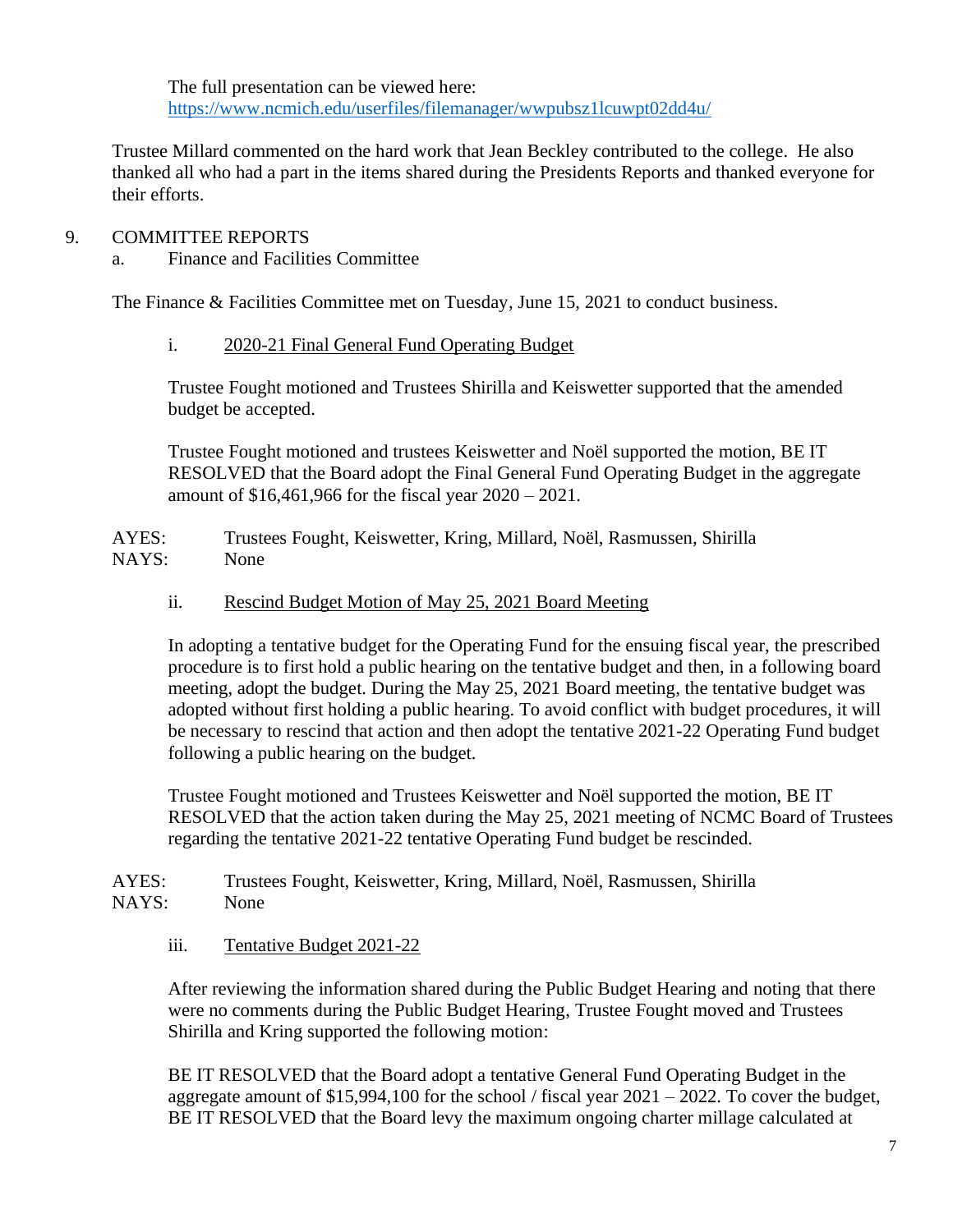1.0669 mills of ad valorem property taxes. In addition, BE IT FURTHER RESOLVED that the Board levy the voted operating millage of 0.9583 mills. This voted operating millage was approved by the voters of Emmet County during November, 2016 for a period of ten years.

AYES: Trustees Fought, Keiswetter, Kring, Millard, Noël, Rasmussen, Shirilla NAYS: None

President Finley commented on the good work, teamwork, resilience and flexibility shown college-wide during the 2020-21 is a noteworthy accomplishment. He thanked all for stepping up amidst the COVID-19 pandemic and for their ongoing commitment to North Central's mission. He stated that people are the College's most important asset, and we think it important to reward those who work tirelessly to support our students. He thanked everyone for their help to position the College favorably for the 2021- 22 year as well.

## b. Personnel Committee

Trustee Shirilla, Chairman of the Personnel Committee, shared that the committee met on Tuesday, June 15, 2021 to discuss both Full Status recommendations and a recommendation to hire an ENG/HIS faculty member. He proceeded to provide the following background and motions:

## i. Full Status Recommendations

In accordance with the 2014-2019 AFPS Collective Bargaining Agreement, Section 27 Full Status, President Finley has provided the following two recommendations:

# **Dr. Isis Arsnoe**

"I support the recommendation from Provost Pete Olson to grant Dr. Isis Arsnoe full status as a faculty member at North Central Michigan College. She has been a great addition to our corps of Biology instructors, and Isis has made many contributions—both on and off campus—since her arrival in 2019. Dr. Arsnoe taught at both Lansing Community College (LCC) and Bay College before joining the faculty of North Central. She had garnered full status at LCC during her time there.

Dr. Arsnoe earned her B.A. in Psychology from Edinboro University of Pennsylvania, as well as an M.A. in Clinical Psychology. She later earned a B.S. in Biology from Edinboro University of Pennsylvania, and a Ph.D. in Ecology, Evolutionary Biology and Behavior Program in the Dept. of Fisheries and Wildlife Sciences (dual degree) from Michigan State University.

We are delighted to have Dr. Arsnoe as a faculty member, and we hold high expectations for her continued contributions to the life of North Central Michigan College."

# **Dr. Laura Hill**

"I support the recommendation from Provost Pete Olson to grant Prof. Laura Hill full status as a faculty member at North Central Michigan College. She has been a great addition to our corps of Nursing instructors, and Laura has made many contributions—both on and off campus—since her arrival in 2018.

Prof. Hill earned her B.S. in Nursing from Michigan State University, later garnering the credential of Adult Gerontology Clinical Nurse Specialist with a concentration in Nursing Education. .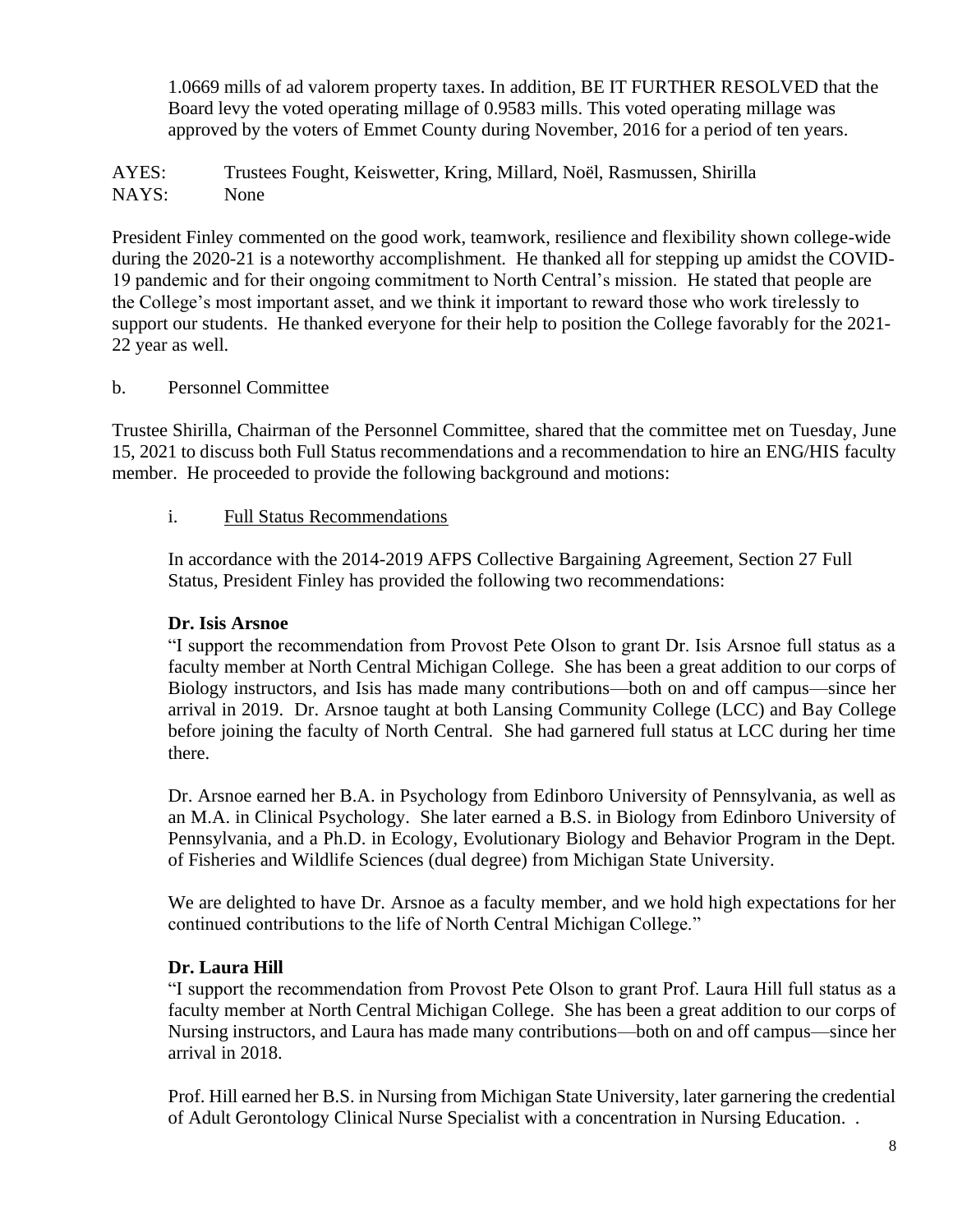We are delighted to have her as a member of our team, and we hold high expectations for her continued contributions to the life of North Central Michigan College.

Trustee Shirilla moved and Trustee Keiswetter supported, that the Board accepts President Finley's recommendation to accept both Dr. Isis Arsnoe, and Dr. Laura Hills requests for Full Status. Their new status will be in effective beginning the 2021-2022 contract.

AYES: Trustees Fought, Keiswetter, Kring, Millard, Noël, Rasmussen, Shirilla NAYS: None

# ii. ENG/HIS Faculty

A committee consisting of six Instructors, the Dean of Liberal Arts, and the former Provost reviewed thirty-six strong applications for the full-time Instructor of History and English. The committee conducted Zoom interviews with three candidates and brought two of them to campus for further interviews and a teaching demonstration. The committee would like to offer Charles McCaffrey this position.

Mr. McCaffrey completed his Bachelor of Arts in History from the University of Maryland Global Campus. He continued his education and received a Master of Education in Teaching in 2012 from University of Arizona. In 2015, he received a Master of Arts in History from the University of Nebraska - Kearney. Mr. McCaffrey traveled to University of Oxford, England and there he received a Master of Design History in 20 I 5 and a Master of Historical Studies in 2017. Finally, in 2019 Mr. McCaffrey received his Master of Liberal Arts in English.

He has been an adjunct instructor for the past six years. During this time, he has gained experience in the community college setting. Mr. Mccaffrey is committed to helping students achieve academic success both in the classroom and beyond. His experience working in a pathways program has helped him find creative solutions that help remove academic and social barriers that can be an obstacle to student success.

Trustee Shirlla moved and supported by Trustee Fought, that the Board hire Mr. McCaffrey at a salary of \$75,302 (Master's Step 6), effective on his start date of August 30, 2021. Included in this offer, the college will cover up to \$1,000.00 of moving expenses.

AYES: Trustees Fought, Keiswetter, Kring, Millard, Noël, Rasmussen, Shirilla NAYS: None

Trustee Shirilla commented that the motions today increase the Full-Time Faculty by three positions.

c. Bylaws & Policy Committee

Trustee Rasmussen shared that the Bylaws & Policy Committee met on Tuesday, June 22, 2021 to review proposed changes to Board Policy 311 Financial Aid Satisfactory Academic Progress.

i. Policy #311 Financial Aid Satisfactory Academic Progress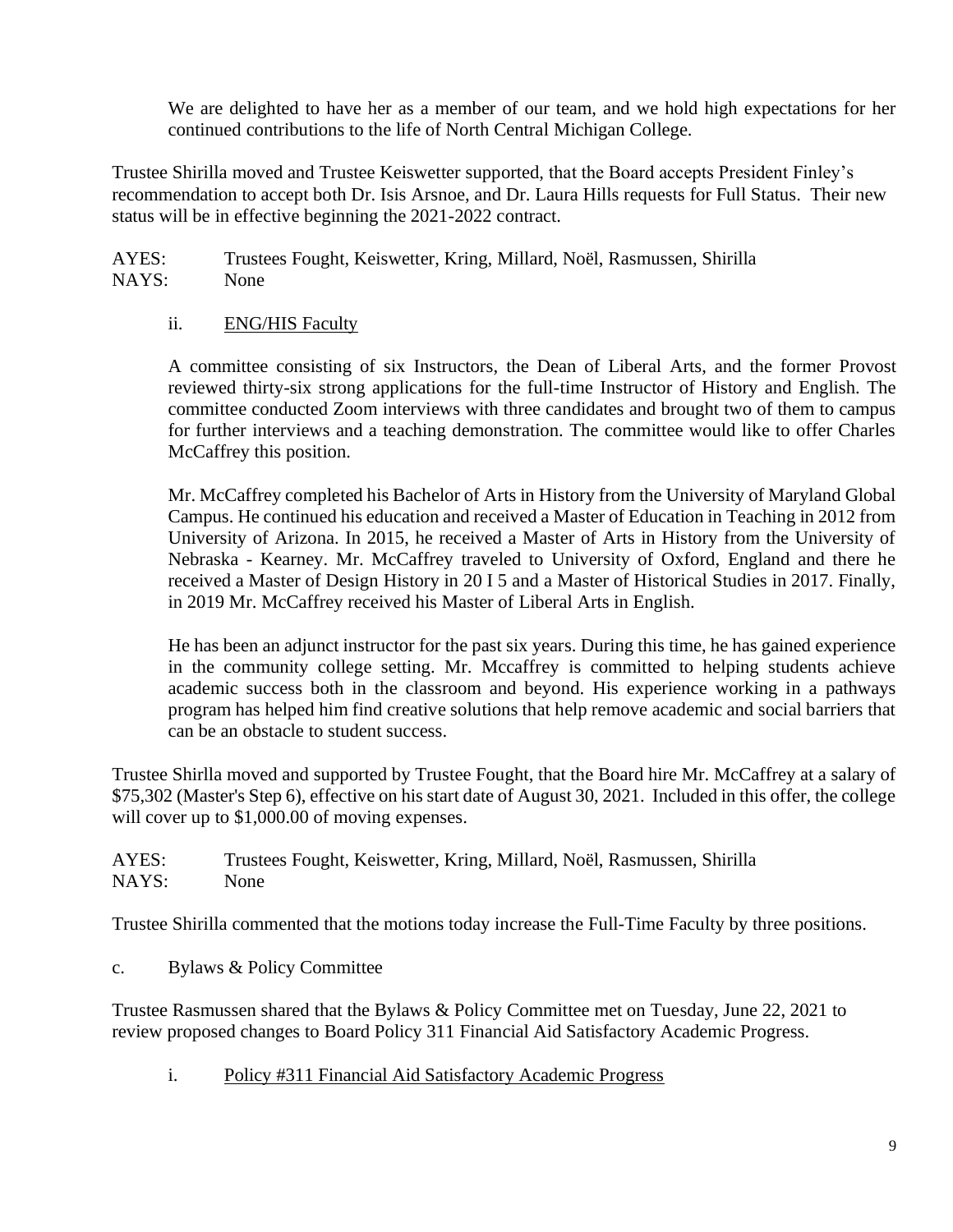Board Policy 311 Financial Aid Satisfactory Academic Progress previously permitted students to file a satisfactory academic progress appeal only one time. This policy has been revised to permit multiple appeals, but each appeal must be for a unique situation.

Trustee Rasmussen moved and Trustee Noël supported, that the Financial Aid Satisfactory Academic Progress policy 311, be accepted as written, which will permit students to file a satisfactory academic progress appeal multiple times, for unique situations. This policy change is effective today, June 22, 2021.

AYES: Trustees Fought, Keiswetter, Kring, Millard, Noël, Rasmussen, Shirilla NAYS: None

## 10. STUDENT SUCCESS

a. Centralis Scholar Award

Dr. Finley read the following note for this month's student success item.

On Tuesday, June 21, 2021, Karla and Sheldon Buckmaster wrote:

## *Dr. Finley,*

*Our grandson Kristian Reeb participated in Petoskey High School's five-year program "Early College" with North Central Michigan College. He just graduated this Spring 2021 from NCMC with Honors of Highest Distinction. Our family is thrilled for Kristian to be the third generation to have graduated from NCMC, especially after Kristian's Great-Grandfather Clifford Buckmaster, as you know, was one of the original founders of NCMC. Sheldon's dad Cliff would have been so proud to realize the strides that the college has made in education, and its opportunities offered to Kristian.*

*Kristian has been accepted into CMU's Honors Program, and just today, learned that he has been awarded the Central Michigan University's "Centralis Scholar Award" which exemplifies Kristian's dedication to his education and diligence in his life activities. He had previously been told he would be awarded the Centralis Gold Award, but today that was upgraded to the Centralis Scholar Award.*

*This award should be accepted as an honor for educational contributions by Petoskey High School and by North Central Michigan College, as well as for Kristian Reeb.*

*Thank you to NCMC… Dad (Cliff) had a vision for the future, through education, when he helped to create NCMC, and also was a dedicated staff member of PHS, including its business and athletic programs. - Karla and Sheldon Buckmaster*

Dr. Finley commented that the College has positively impacted the Buckmaster family now for four generations and can be proud of that work!

# 11. OLD BUSINESS

None.

#### 12. NEW BUSINESS None.